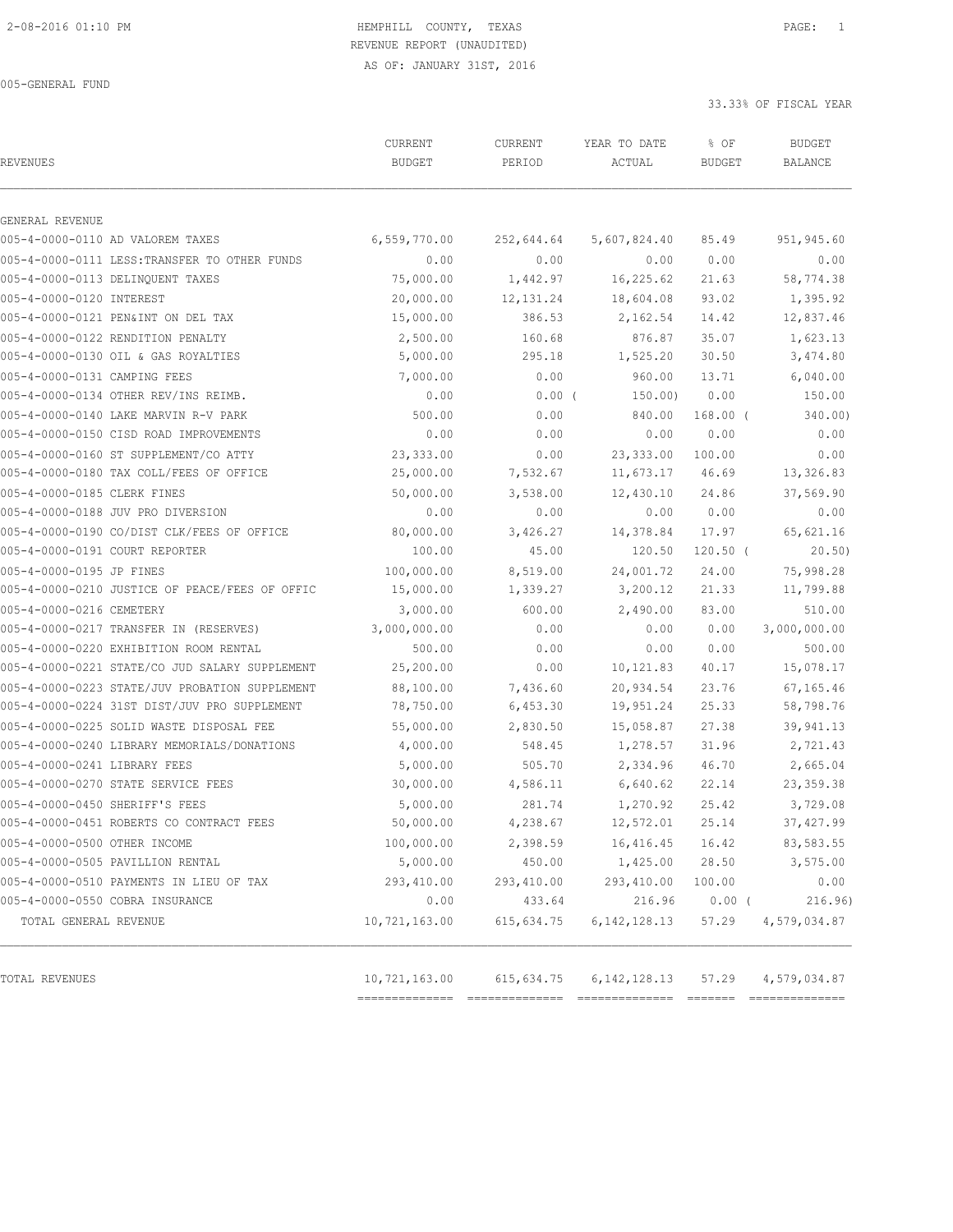008-LAW LIBRARY

| REVENUES                                   | CURRENT<br><b>BUDGET</b> | CURRENT<br>PERIOD | YEAR TO DATE<br>ACTUAL | % OF<br>BUDGET | BUDGET<br><b>BALANCE</b> |
|--------------------------------------------|--------------------------|-------------------|------------------------|----------------|--------------------------|
|                                            |                          |                   |                        |                |                          |
| GENERAL REVENUE                            |                          |                   |                        |                |                          |
| 008-4-0000-0110 TRANSFER FROM FUND BALANCE | 0.00                     | 0.00              | 0.00                   | 0.00           | 0.00                     |
| 008-4-0000-0550 COURT FEES-LAW/LIB         | 2,400.00                 | 175.00            | 560.00                 | 23.33          | 1,840.00                 |
| TOTAL GENERAL REVENUE                      | 2,400.00                 | 175.00            | 560.00                 | 23.33          | 1,840.00                 |
|                                            |                          |                   |                        |                |                          |
| TOTAL REVENUES                             | 2,400.00                 | 175.00            | 560.00                 | 23.33          | 1,840.00                 |
|                                            |                          |                   |                        |                |                          |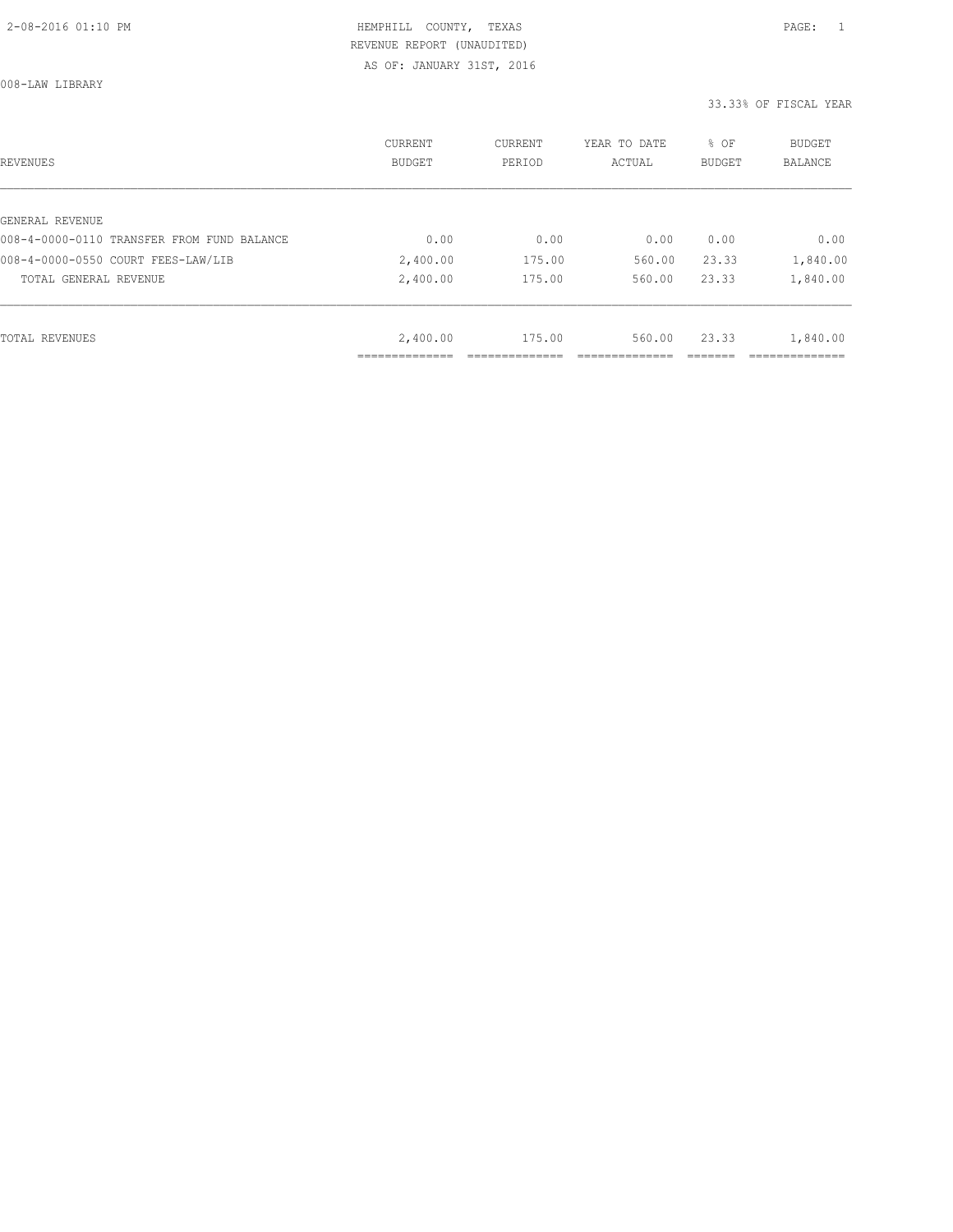009-SECURITY FEE

| REVENUES                                   | CURRENT<br><b>BUDGET</b> | CURRENT<br>PERIOD | YEAR TO DATE<br>ACTUAL | % OF<br>BUDGET | BUDGET<br><b>BALANCE</b> |
|--------------------------------------------|--------------------------|-------------------|------------------------|----------------|--------------------------|
|                                            |                          |                   |                        |                |                          |
| GENERAL REVENUE                            |                          |                   |                        |                |                          |
| 009-4-0000-0110 TRANSFER FROM FUND BALANCE | 50,000.00                | 0.00              | 0.00                   | 0.00           | 50,000.00                |
| 009-4-0000-0191 COURTHOUSE SECURITY FEE    | 8,000.00                 | 438.58            | 1,345.40               | 16.82          | 6,654.60                 |
| TOTAL GENERAL REVENUE                      | 58,000.00                | 438.58            | 1,345.40               | 2.32           | 56,654.60                |
|                                            |                          |                   |                        |                |                          |
| TOTAL REVENUES                             | 58,000.00                | 438.58            | 1,345.40               | 2.32           | 56,654.60                |
|                                            |                          |                   |                        |                |                          |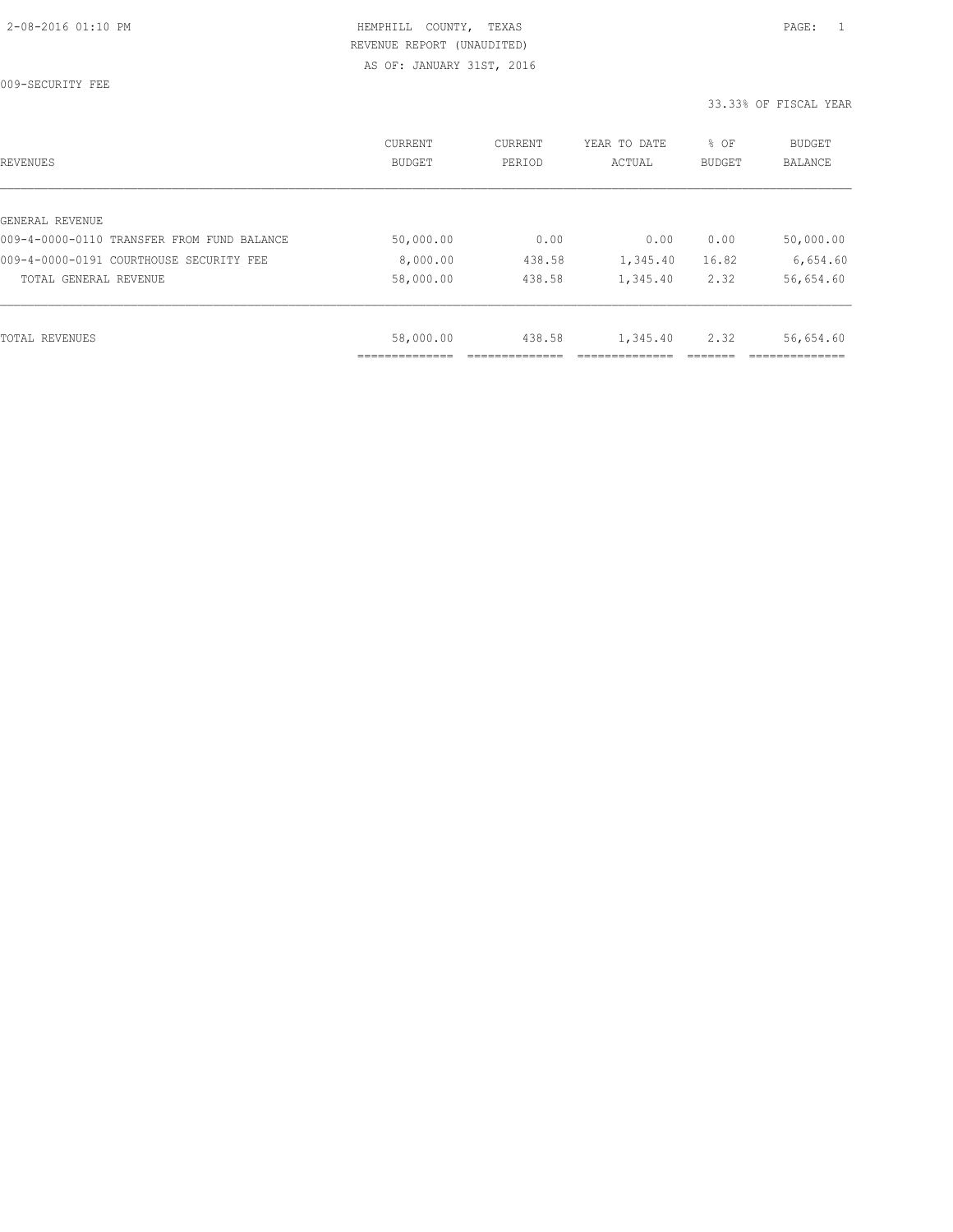| REVENUES                                   | <b>CURRENT</b><br><b>BUDGET</b> | CURRENT<br>PERIOD | YEAR TO DATE<br>ACTUAL | % OF<br><b>BUDGET</b> | <b>BUDGET</b><br><b>BALANCE</b> |
|--------------------------------------------|---------------------------------|-------------------|------------------------|-----------------------|---------------------------------|
|                                            |                                 |                   |                        |                       |                                 |
| GENERAL REVENUE                            |                                 |                   |                        |                       |                                 |
| 010-4-0000-0110 AD VALOREM TAX TRANSFER    | 80,450.00                       | 0.00              | 0.00                   | 0.00                  | 80,450.00                       |
| 010-4-0000-0120 INTEREST-AIRPORT           | 50.00                           | 38.37             | 61.60                  | $123.20$ (            | 11.60)                          |
| 010-4-0000-0320 CHAMBER OF COMMERCE        | 0.00                            | 0.00              | 0.00                   | 0.00                  | 0.00                            |
| 010-4-0000-0325 FUEL SALES                 | 150,000.00                      | 9,234.26          | 43,814.44              | 29.21                 | 106,185.56                      |
| 010-4-0000-0326 RENT-HANGARS               | 4,000.00                        | 1,125.00          | 2,025.00               | 50.63                 | 1,975.00                        |
| 010-4-0000-0500 OTHER RECEIPTS             | 0.00                            | 0.00              | 0.00                   | 0.00                  | 0.00                            |
| 010-4-0000-0510 REIMBURSEMENT FROM STATE   | 0.00                            | 0.00              | 10,873.00              | $0.00$ (              | 10,873.00)                      |
| 010-4-0000-0600 TRANSFER FROM FUND BALANCE | 100,000.00                      | 0.00              | 0.00                   | 0.00                  | 100,000.00                      |
| TOTAL GENERAL REVENUE                      | 334,500.00                      | 10,397.63         | 56,774.04              | 16.97                 | 277,725.96                      |
|                                            |                                 |                   |                        |                       | 277,725.96                      |
| TOTAL REVENUES                             | 334,500.00                      | 10,397.63         | 56,774.04              |                       | 16.97                           |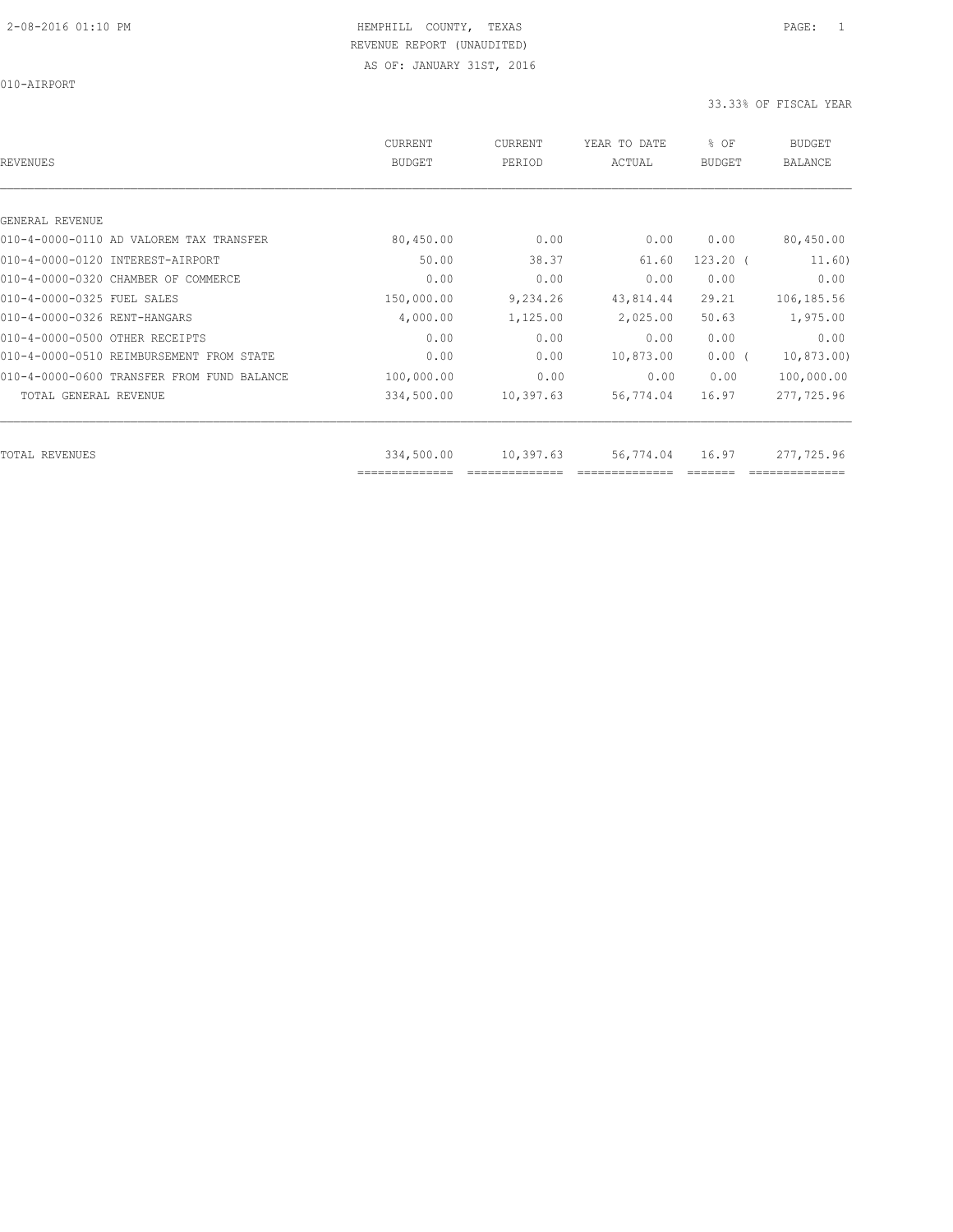011-ROAD & BRIDGE PCT 1

| REVENUES                                       | CURRENT<br><b>BUDGET</b> | CURRENT<br>PERIOD | YEAR TO DATE<br>ACTUAL | % OF<br><b>BUDGET</b> | <b>BUDGET</b><br><b>BALANCE</b> |
|------------------------------------------------|--------------------------|-------------------|------------------------|-----------------------|---------------------------------|
|                                                |                          |                   |                        |                       |                                 |
| GENERAL REVENUE                                |                          |                   |                        |                       |                                 |
| 011-4-0000-0110 TRANSFER FROM FUND BALANCE     | 200,000.00               | 0.00              | 0.00                   | 0.00                  | 200,000.00                      |
| 011-4-0000-0120 INTEREST                       | 300.00                   | 0.00              | 0.00                   | 0.00                  | 300.00                          |
| 011-4-0000-0121 PEN&INT ON DEL TAX             | 800.00                   | 20.24             | 110.85                 | 13.86                 | 689.15                          |
| 011-4-0000-0122 RENDITION PENALTY              | 0.00                     | 8.95              | 48.51                  | $0.00$ (              | 48.51)                          |
| 011-4-0000-0280 FARM TO MARKET TAXES           | 364,376.00               | 8,905.75          | 312,813.21             | 85.85                 | 51,562.79                       |
| 011-4-0000-0281 DELINQUENT TAXES               | 2,000.00                 | 75.99             | 1,674.83               | 83.74                 | 325.17                          |
| 011-4-0000-0290 LATERAL ROAD                   | 2,500.00                 | 0.00              | 2,088.33               | 83.53                 | 411.67                          |
| 011-4-0000-0295 BANKHEAD-JONES FARM TENANT ACT | 3,000.00                 | 0.00              | 0.00                   | 0.00                  | 3,000.00                        |
| 011-4-0000-0300 AUTO REGISTRATION              | 50,000.00                | 3,051.77          | 8,819.88               | 17.64                 | 41,180.12                       |
| 011-4-0000-0500 OTHER RECEIPTS                 | 2,000.00                 | 0.00              | 3,046.84               | 152.34 (              | 1,046.84)                       |
| 011-4-0000-0510 GRANT FUNDS                    | 0.00                     | 0.00              | 0.00                   | 0.00                  | 0.00                            |
| TOTAL GENERAL REVENUE                          | 624,976.00               | 12,062.70         | 328,602.45             | 52.58                 | 296, 373.55                     |
| TOTAL REVENUES                                 | 624,976.00               | 12,062.70         | 328,602.45             | 52.58                 | 296, 373.55                     |
|                                                | ==============           |                   |                        |                       |                                 |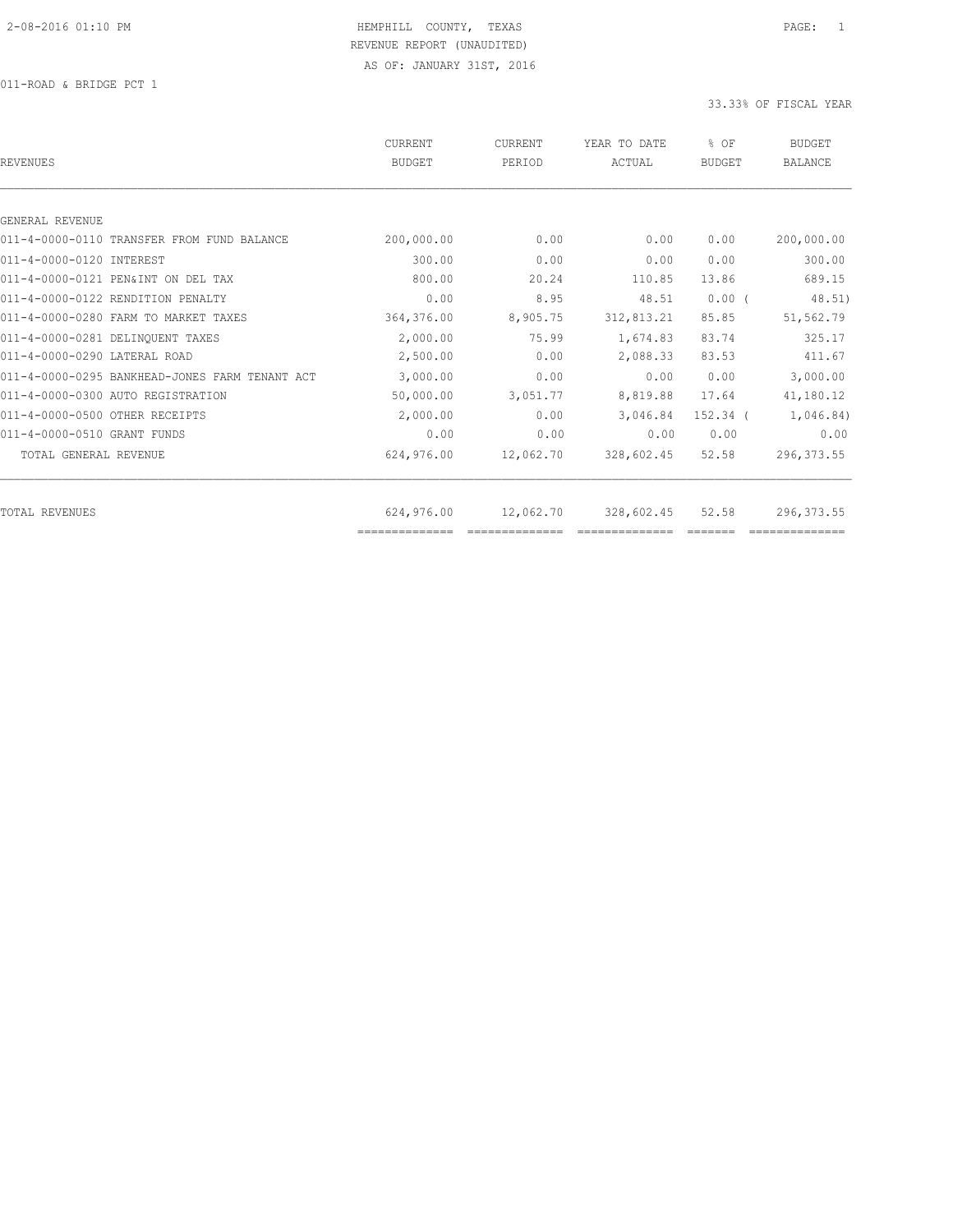012-ROAD & BRIDGE PCT 2

| <b>REVENUES</b>                                | <b>CURRENT</b><br>BUDGET | CURRENT<br>PERIOD | YEAR TO DATE<br>ACTUAL | % OF<br><b>BUDGET</b> | <b>BUDGET</b><br><b>BALANCE</b> |
|------------------------------------------------|--------------------------|-------------------|------------------------|-----------------------|---------------------------------|
|                                                |                          |                   |                        |                       |                                 |
| GENERAL REVENUE                                |                          |                   |                        |                       |                                 |
| 012-4-0000-0110 TRANSFER FROM FUND BALANCE     | 500,000.00               | 0.00              | 0.00                   | 0.00                  | 500,000.00                      |
| 012-4-0000-0120 INTEREST                       | 250.00                   | 0.00              | 0.00                   | 0.00                  | 250.00                          |
| 012-4-0000-0121 PEN&INT ON DEL TAX             | 1,000.00                 | 21.48             | 117.61                 | 11.76                 | 882.39                          |
| 012-4-0000-0122 RENDITION PENALTY              | 0.00                     | 9.49              | 51.48                  | $0.00$ (              | 51.48)                          |
| 012-4-0000-0280 FARM TO MARKET TAXES           | 386,460.00               | 9,445.49          | 331, 771.57            | 85.85                 | 54,688.43                       |
| 012-4-0000-0281 DELINQUENT TAXES               | 4,000.00                 | 80.60             | 1,776.33               | 44.41                 | 2,223.67                        |
| 012-4-0000-0290 LATERAL ROAD                   | 2,500.00                 | 0.00              | 2,214.89               | 88.60                 | 285.11                          |
| 012-4-0000-0295 BANKHEAD-JONES FARM TENANT ACT | 3,000.00                 | 0.00              | 0.00                   | 0.00                  | 3,000.00                        |
| 012-4-0000-0300 AUTO REGISTRATION              | 50,000.00                | 3,236.73          | 9,354.40               | 18.71                 | 40,645.60                       |
| 012-4-0000-0350 ROAD CROSSING PERMITS          | 500.00                   | 187.50            | 375.00                 | 75.00                 | 125.00                          |
| 012-4-0000-0500 OTHER RECEIPTS                 | 1,000.00                 | 0.00              | 8,664.69               | $866.47$ (            | 7,664.69)                       |
| 012-4-0000-0510 GUARANTEED BUYBACK             | 0.00                     | 0.00              | 0.00                   | 0.00                  | 0.00                            |
| 012-4-0000-0700 EXPENDABLE FUND BALANCE@10/01/ | 0.00                     | 0.00              | 0.00                   | 0.00                  | 0.00                            |
| TOTAL GENERAL REVENUE                          | 948,710.00               | 12,981.29         | 354, 325.97            | 37.35                 | 594,384.03                      |
| TOTAL REVENUES                                 | 948,710.00               | 12,981.29         | 354, 325.97            | 37.35                 | 594,384.03                      |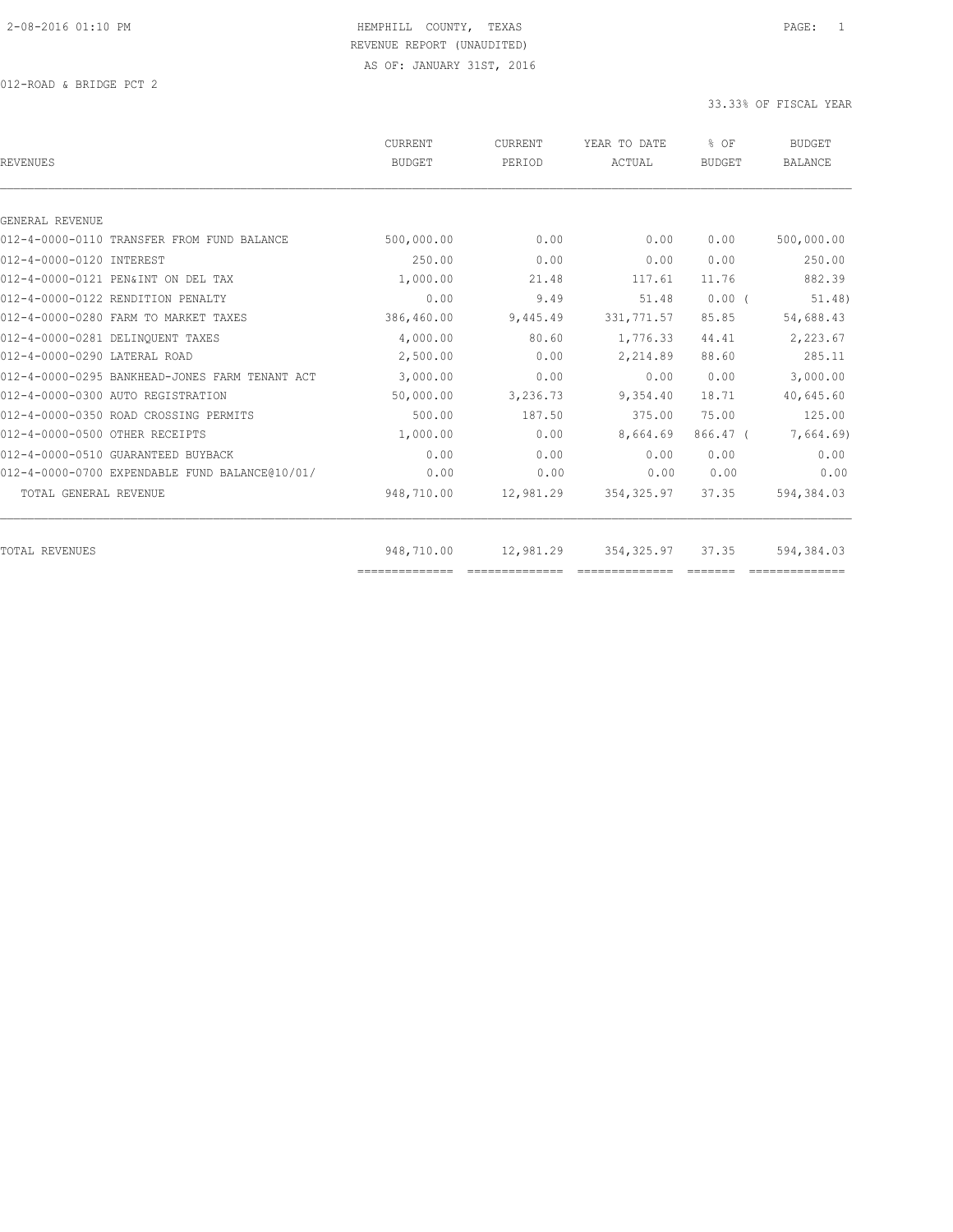013-ROAD & BRIDGE PCT 3

| 500,000.00<br>0.00<br>500.00<br>0.00<br>1,500.00<br>42.94 | 0.00<br>0.00 | 0.00<br>0.00                                                                         | 500,000.00                                                                                                       |
|-----------------------------------------------------------|--------------|--------------------------------------------------------------------------------------|------------------------------------------------------------------------------------------------------------------|
|                                                           |              |                                                                                      |                                                                                                                  |
|                                                           |              |                                                                                      |                                                                                                                  |
|                                                           |              |                                                                                      |                                                                                                                  |
|                                                           |              |                                                                                      | 500.00                                                                                                           |
|                                                           | 235.17       | 15.68                                                                                | 1,264.83                                                                                                         |
| 0.00<br>18.96                                             | 102.93       | $0.00$ (                                                                             | 102.93)                                                                                                          |
| 772,920.00<br>18,891.01                                   | 663, 543.17  | 85.85                                                                                | 109,376.83                                                                                                       |
| 6.000.00<br>161.20                                        | 3,552.70     | 59.21                                                                                | 2,447.30                                                                                                         |
| 5,000.00<br>0.00                                          | 4,429.79     | 88.60                                                                                | 570.21                                                                                                           |
| 5,000.00                                                  |              | 0.00                                                                                 | 5,000.00                                                                                                         |
| 95,000.00                                                 |              | 19.69                                                                                | 76,291.23                                                                                                        |
| 1,500.00                                                  |              |                                                                                      | 562, 50)                                                                                                         |
| 1,000.00                                                  |              |                                                                                      | 18,048.98)                                                                                                       |
| 680,000.00                                                |              | 30.80                                                                                | 470,586.01                                                                                                       |
| 2,068,420.00                                              |              | 44.53                                                                                | 1,147,322.00                                                                                                     |
|                                                           |              | 44.53                                                                                | 1,147,322.00                                                                                                     |
|                                                           | 2,068,420.00 | 0.00<br>6,473.46<br>0.00<br>0.00<br>0.00<br>25,587.57<br>25,587.57<br>============== | 0.00<br>18,708.77<br>$137.50$ $($<br>2,062.50<br>19,048.98 1,904.90 (<br>209, 413.99<br>921,098.00<br>921,098.00 |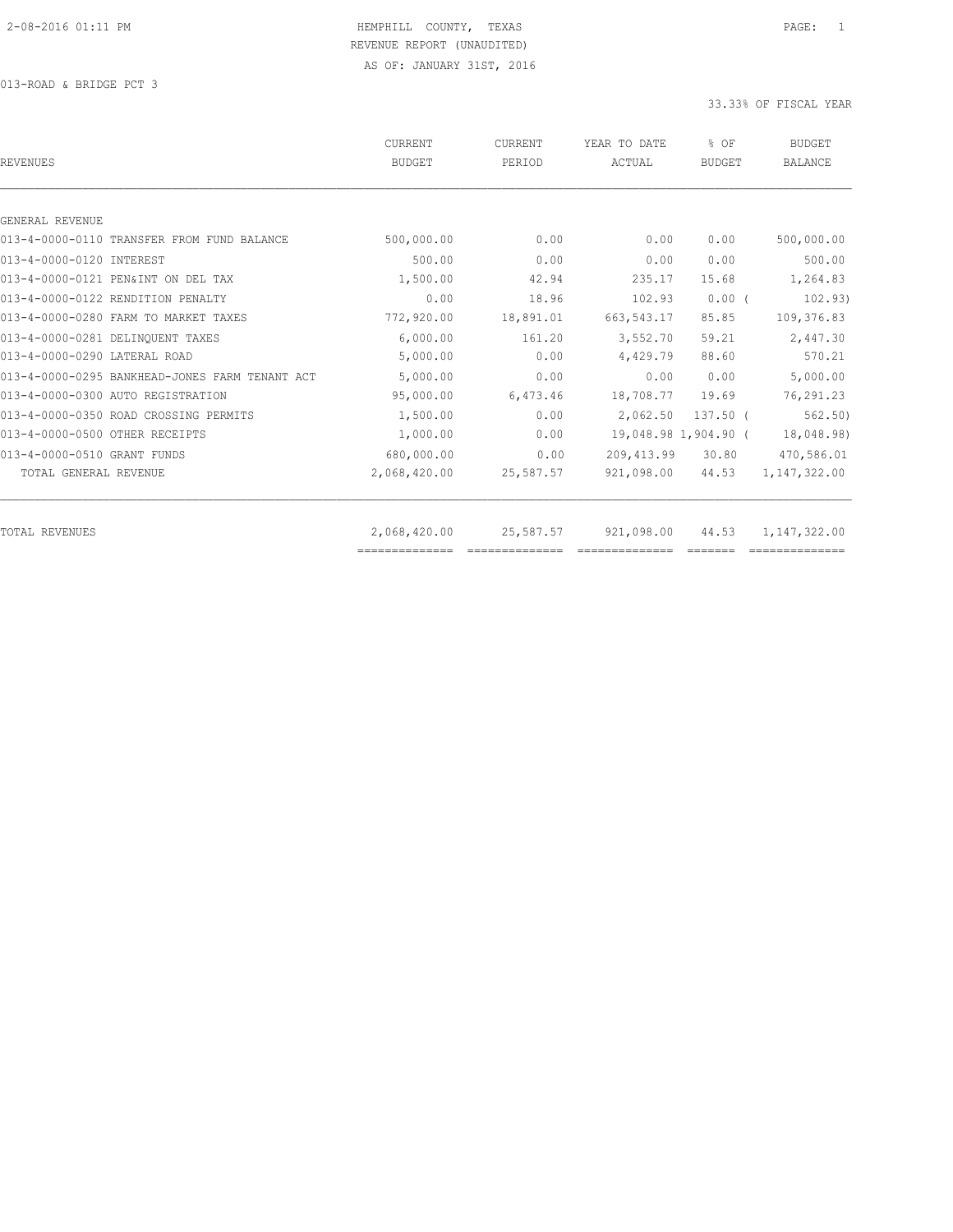014-ROAD & BRIDGE PCT 4

| <b>REVENUES</b>                                | <b>CURRENT</b><br>BUDGET       | CURRENT<br>PERIOD | YEAR TO DATE<br>ACTUAL | % OF<br><b>BUDGET</b> | <b>BUDGET</b><br><b>BALANCE</b> |
|------------------------------------------------|--------------------------------|-------------------|------------------------|-----------------------|---------------------------------|
|                                                |                                |                   |                        |                       |                                 |
| GENERAL REVENUE                                |                                |                   |                        |                       |                                 |
| 014-4-0000-0110 TRANSFER FROM FUND BALANCE     | 600,000.00                     | 0.00              | 0.00                   | 0.00                  | 600,000.00                      |
| 014-4-0000-0120 INTEREST                       | 500.00                         | 0.00              | 0.00                   | 0.00                  | 500.00                          |
| 014-4-0000-0121 PEN&INT ON DEL TAX             | 2,500.00                       | 38.04             | 208.28                 | 8.33                  | 2,291.72                        |
| 014-4-0000-0122 RENDITION PENALTY              | 0.00                           | 16.80             | 91.17                  | $0.00$ (              | 91.17)                          |
| 014-4-0000-0280 FARM TO MARKET TAXES           | 684,586.00                     | 16,732.04         | 587,709.68             | 85.85                 | 96,876.32                       |
| 014-4-0000-0281 DELINQUENT TAXES               | 3,000.00                       | 142.77            | 3,146.64               | $104.89$ (            | 146.64)                         |
| 014-4-0000-0290 LATERAL ROAD                   | 5,000.00                       | 0.00              | 3,923.52               | 78.47                 | 1,076.48                        |
| 014-4-0000-0295 BANKHEAD-JONES FARM TENANT ACT | 5,000.00                       | 0.00              | 0.00                   | 0.00                  | 5,000.00                        |
| 014-4-0000-0300 AUTO REGISTRATION              | 85,000.00                      | 5,733.64          | 16,570.63              | 19.49                 | 68,429.37                       |
| 014-4-0000-0350 ROAD CROSSING PERMITS          | 1,000.00                       | 0.00              | 0.00                   | 0.00                  | 1,000.00                        |
| 014-4-0000-0500 OTHER RECEIPTS                 | 2,000.00                       | 0.00              | 6,091.42               | $304.57$ (            | 4,091.42)                       |
| 014-4-0000-0510 GRANT FUNDS                    | 360,000.00                     | 0.00              | 143,559.72             | 39.88                 | 216,440.28                      |
| 014-4-0000-0700 EXPENDABLE FUND BALANCE@10/01/ | 0.00                           | 0.00              | 0.00                   | 0.00                  | 0.00                            |
| TOTAL GENERAL REVENUE                          | 1,748,586.00                   | 22,663.29         | 761,301.06             | 43.54                 | 987,284.94                      |
|                                                |                                |                   |                        |                       |                                 |
| TOTAL REVENUES                                 | 1,748,586.00<br>============== | 22,663.29         | 761,301.06             | 43.54                 | 987,284.94                      |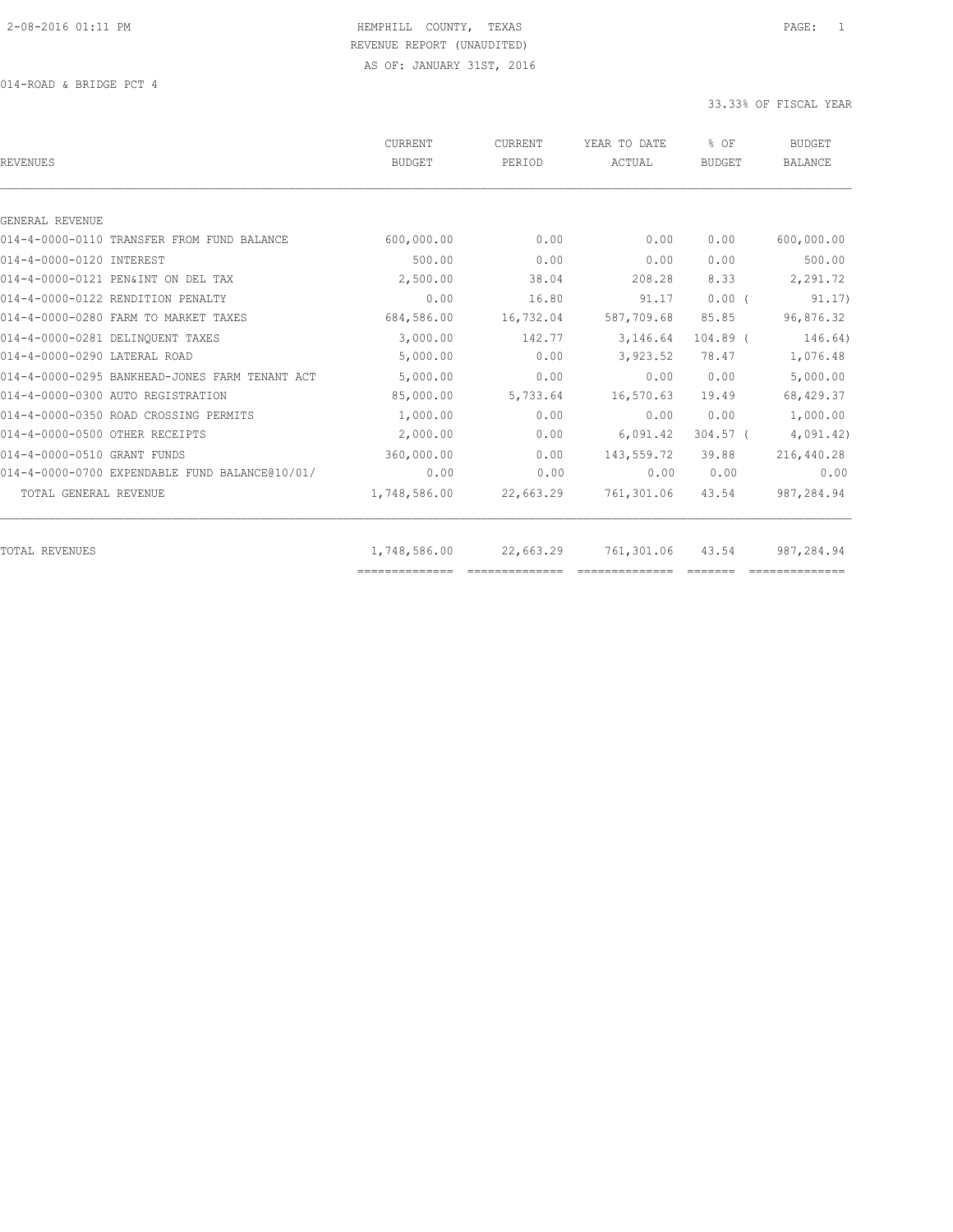| REVENUES                                       | CURRENT<br><b>BUDGET</b> | CURRENT<br>PERIOD | YEAR TO DATE<br>ACTUAL | % OF<br><b>BUDGET</b> | <b>BUDGET</b><br><b>BALANCE</b> |
|------------------------------------------------|--------------------------|-------------------|------------------------|-----------------------|---------------------------------|
|                                                |                          |                   |                        |                       |                                 |
| GENERAL REVENUE                                |                          |                   |                        |                       |                                 |
| 022-4-0000-0110 TRANSFER FROM FUND BALANCE     | 80,000.00                | 0.00              | 0.00                   | 0.00                  | 80,000.00                       |
| 022-4-0000-0191 COUNTY RECORDS PRESERVATION FE | 12,000.00                | 804.26            | 2,735.18               | 22.79                 | 9,264.82                        |
| TOTAL GENERAL REVENUE                          | 92,000.00                | 804.26            | 2,735.18               | 2.97                  | 89,264.82                       |
|                                                |                          |                   |                        |                       |                                 |
| TOTAL REVENUES                                 | 92,000.00                | 804.26            | 2,735.18               | 2.97                  | 89,264.82                       |
|                                                |                          |                   |                        |                       |                                 |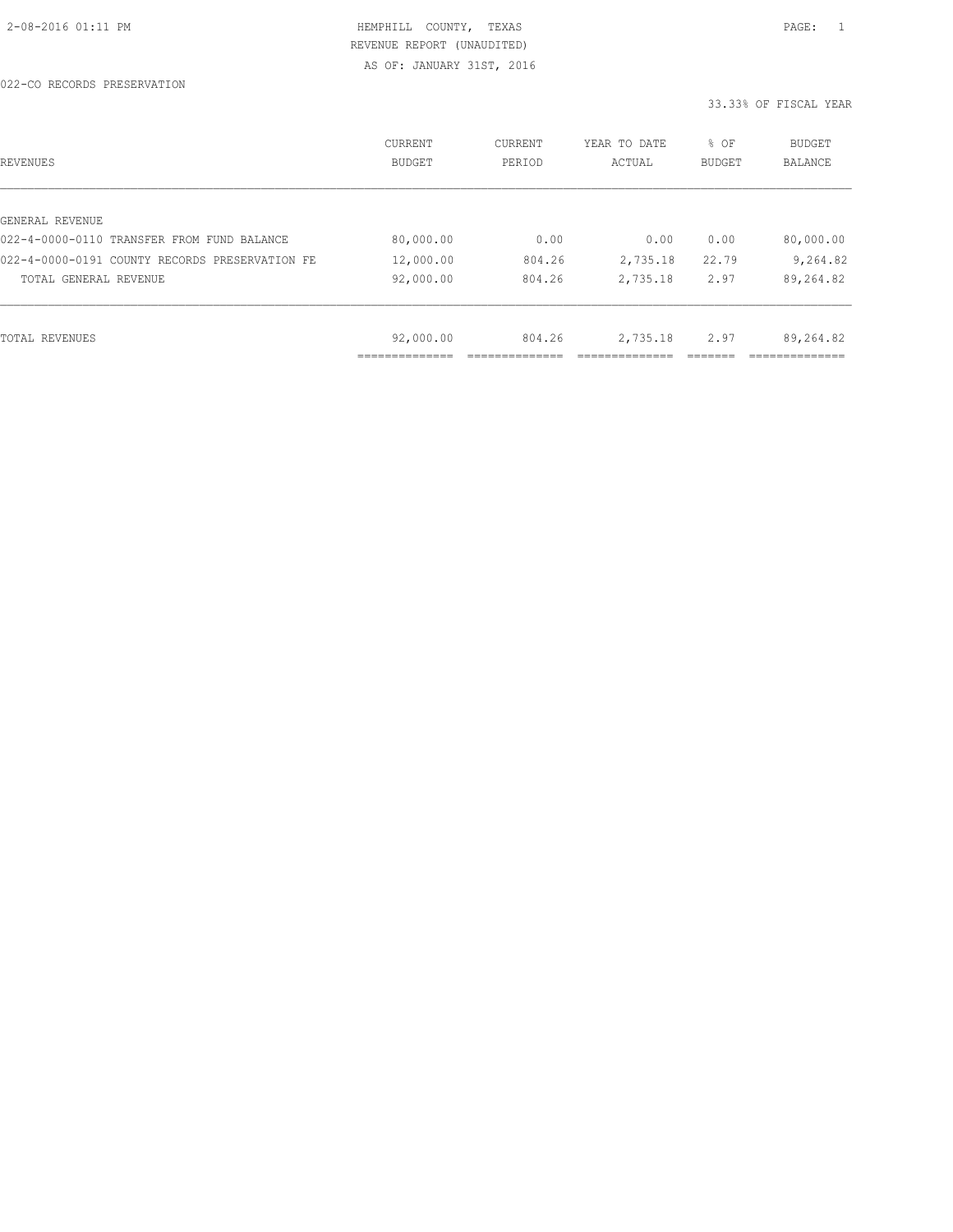| REVENUES                                      | CURRENT<br><b>BUDGET</b>   | CURRENT<br>PERIOD | YEAR TO DATE<br>ACTUAL | % OF<br>BUDGET | BUDGET<br><b>BALANCE</b> |
|-----------------------------------------------|----------------------------|-------------------|------------------------|----------------|--------------------------|
|                                               |                            |                   |                        |                |                          |
| GENERAL REVENUE                               |                            |                   |                        |                |                          |
| 023-4-0000-0110 TRANSFER FROM FUND BALANCE    | 0.00                       | 0.00              | 0.00                   | 0.00           | 0.00                     |
| 023-4-0000-0191 REV-CLK'S RECORD PRESERVATION | 800.00                     | 71.36             | 258.90                 | 32.36          | 541.10                   |
| TOTAL GENERAL REVENUE                         | 800.00                     | 71.36             | 258.90                 | 32.36          | 541.10                   |
|                                               |                            |                   |                        |                |                          |
| TOTAL REVENUES                                | 800.00                     | 71.36             | 258.90                 | 32.36          | 541.10                   |
|                                               | -----------<br>----------- |                   |                        |                | ___________              |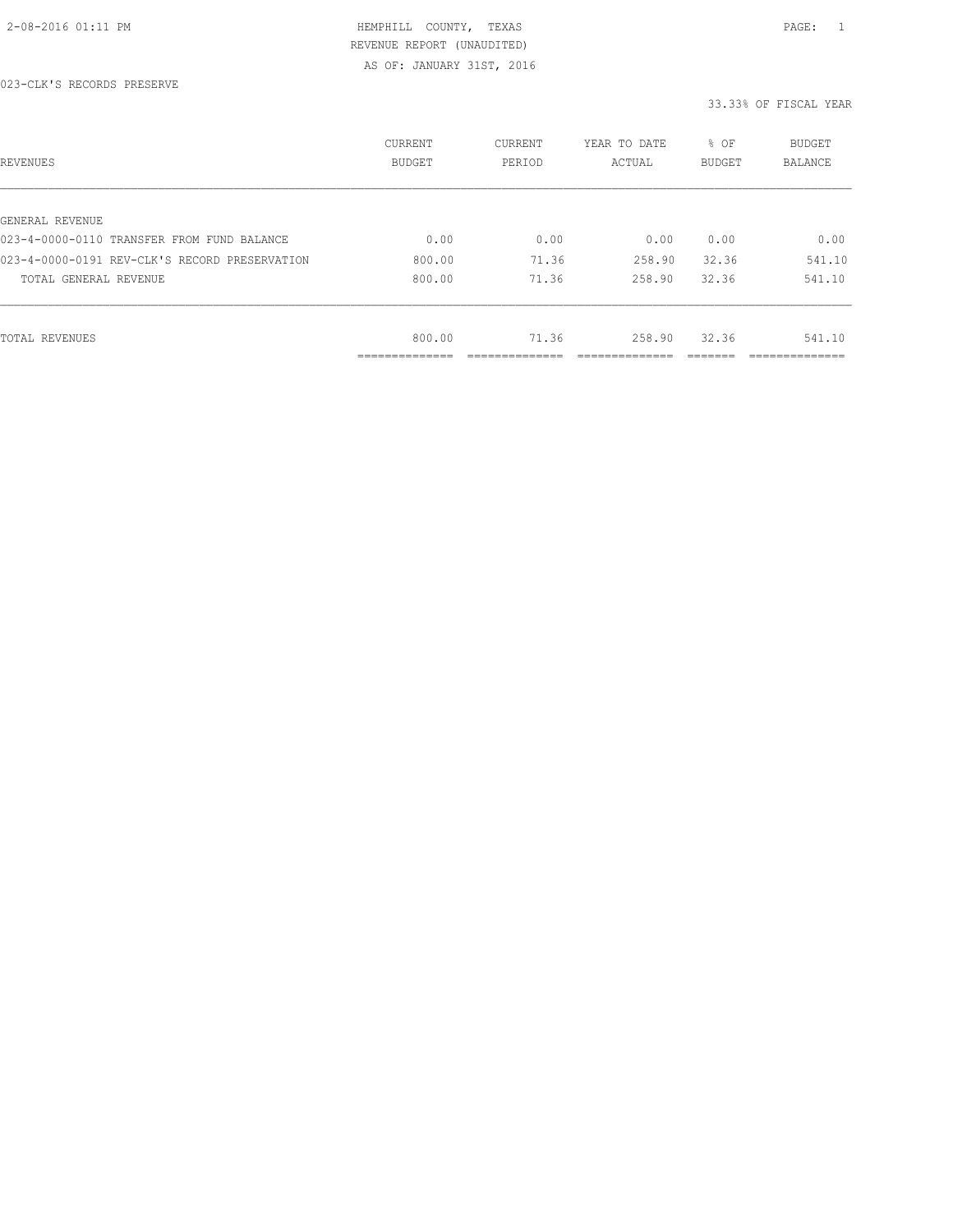024-JUSTICE COURT TECH FUND

| REVENUES                                   | CURRENT<br><b>BUDGET</b>   | CURRENT<br>PERIOD | YEAR TO DATE<br>ACTUAL | % OF<br>BUDGET | <b>BUDGET</b><br><b>BALANCE</b> |
|--------------------------------------------|----------------------------|-------------------|------------------------|----------------|---------------------------------|
|                                            |                            |                   |                        |                |                                 |
| GENERAL REVENUE                            |                            |                   |                        |                |                                 |
| 024-4-0000-0110 TRANSFER FROM FUND BALANCE | 10,000.00                  | 0.00              | 0.00                   | 0.00           | 10,000.00                       |
| 024-4-0000-0191 TECH FEES/EXP              | 3,000.00                   | 274.86            | 788.61                 | 26.29          | 2,211.39                        |
| TOTAL GENERAL REVENUE                      | 13,000.00                  | 274.86            | 788.61                 | 6.07           | 12,211.39                       |
|                                            |                            |                   |                        |                |                                 |
| TOTAL REVENUES                             | 13,000.00                  | 274.86            | 788.61                 | 6.07           | 12,211.39                       |
|                                            | -----------<br>----------- |                   |                        |                |                                 |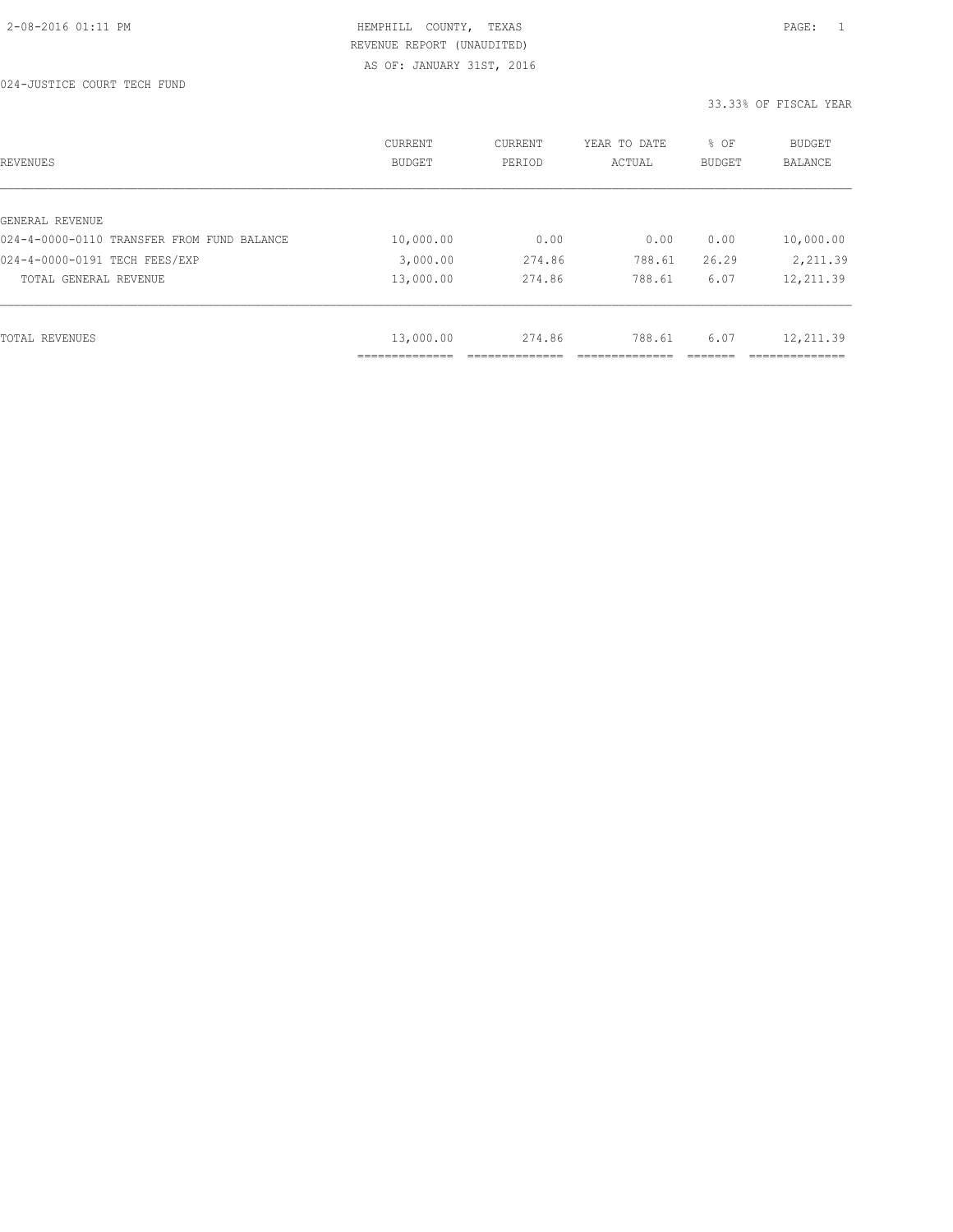| REVENUES                                   | CURRENT<br><b>BUDGET</b> | CURRENT<br>PERIOD | YEAR TO DATE<br>ACTUAL | % OF<br>BUDGET | BUDGET<br><b>BALANCE</b> |
|--------------------------------------------|--------------------------|-------------------|------------------------|----------------|--------------------------|
|                                            |                          |                   |                        |                |                          |
| GENERAL REVENUE                            |                          |                   |                        |                |                          |
| 032-4-0000-0110 TRANSFER FROM FUND BALANCE | 17,000.00                | 0.00              | 0.00                   | 0.00           | 17,000.00                |
| 032-4-0000-0220 FEES-CHECK COLLECTION      | 500.00                   | 30.00             | 95.00                  | 19.00          | 405.00                   |
| TOTAL GENERAL REVENUE                      | 17,500.00                | 30.00             | 95.00                  | 0.54           | 17,405.00                |
|                                            |                          |                   |                        |                |                          |
| TOTAL REVENUES                             | 17,500.00                | 30.00             | 95.00                  | 0.54           | 17,405.00                |
|                                            | ____________             |                   |                        |                |                          |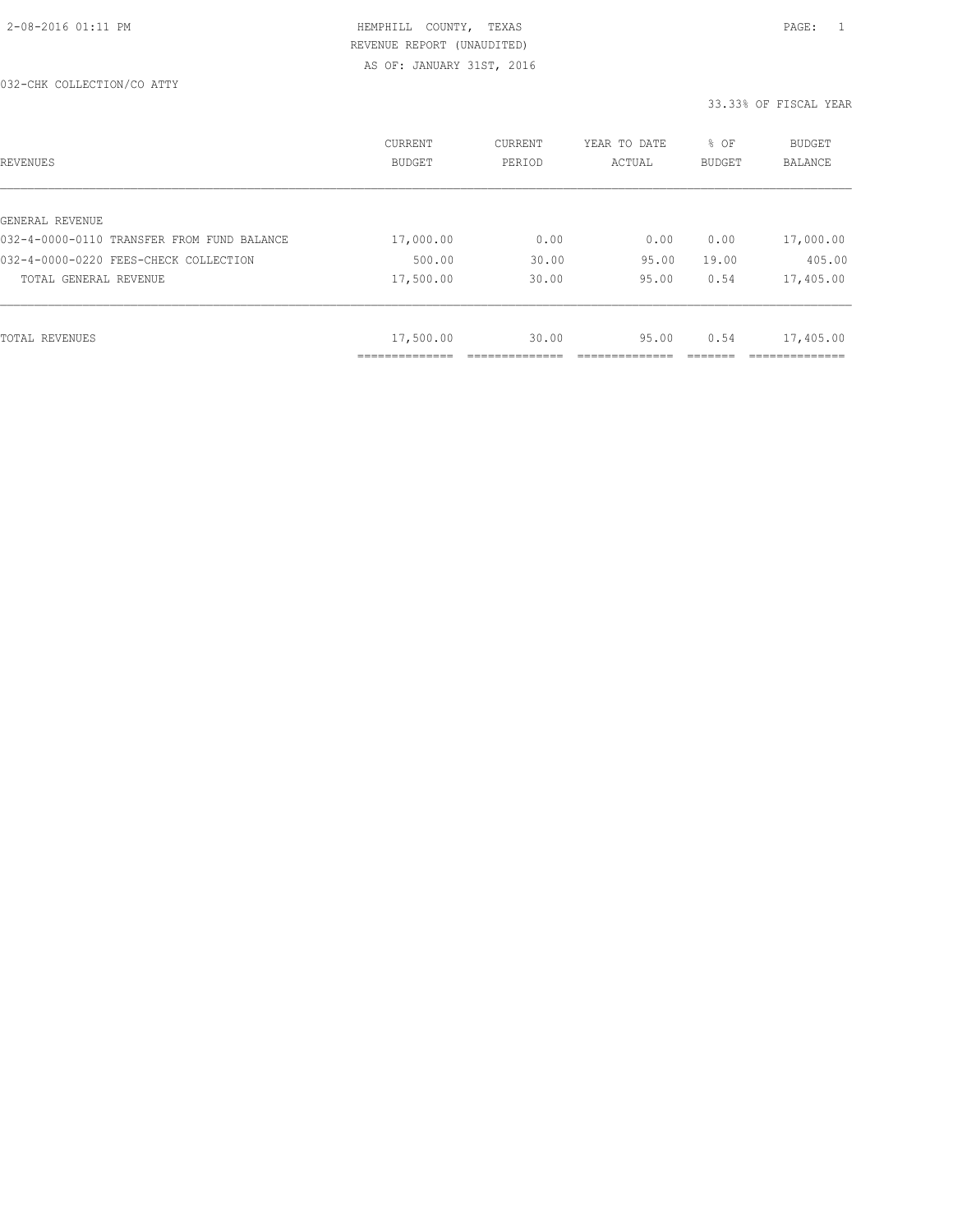| REVENUES                                   | CURRENT<br><b>BUDGET</b> | CURRENT<br>PERIOD | YEAR TO DATE<br>ACTUAL | % OF<br>BUDGET | BUDGET<br><b>BALANCE</b> |
|--------------------------------------------|--------------------------|-------------------|------------------------|----------------|--------------------------|
|                                            |                          |                   |                        |                |                          |
| GENERAL REVENUE                            |                          |                   |                        |                |                          |
| 036-4-0000-0110 TRANSFER FROM FUND BALANCE | 6,000.00                 | 0.00              | 0.00                   | 0.00           | 6,000.00                 |
| 036-4-0000-0440 STATE FEES                 | 2,000.00                 | 0.00              | 0.00                   | 0.00           | 2,000.00                 |
| TOTAL GENERAL REVENUE                      | 8,000.00                 | 0.00              | 0.00                   | 0.00           | 8,000.00                 |
|                                            |                          |                   |                        |                |                          |
| TOTAL REVENUES                             | 8,000.00                 | 0.00              | 0.00                   | 0.00           | 8,000.00                 |
|                                            | ___________              |                   |                        |                |                          |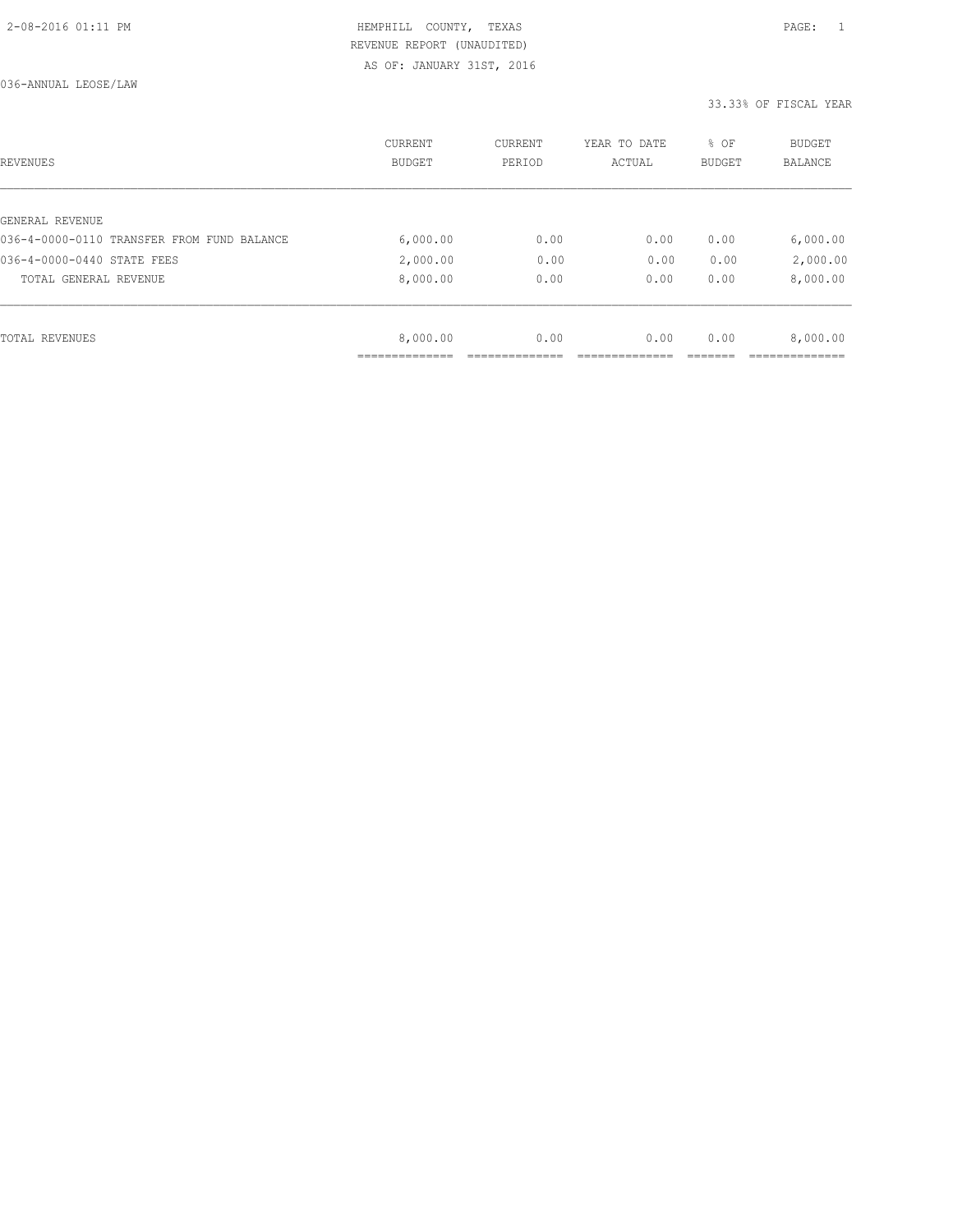046-SCAAP

| REVENUES                                   | CURRENT<br><b>BUDGET</b> | CURRENT<br>PERIOD | YEAR TO DATE<br>ACTUAL | % OF<br>BUDGET | BUDGET<br><b>BALANCE</b> |
|--------------------------------------------|--------------------------|-------------------|------------------------|----------------|--------------------------|
|                                            |                          |                   |                        |                |                          |
| GENERAL REVENUE                            |                          |                   |                        |                |                          |
| 046-4-0000-0110 TRANSFER FROM FUND BALANCE | 50,000.00                | 0.00              | 0.00                   | 0.00           | 50,000.00                |
| 046-4-0000-0260 GRANT AWARD                | 7,000.00                 | 0.00              | 3,229.00               | 46.13          | 3,771.00                 |
| TOTAL GENERAL REVENUE                      | 57,000.00                | 0.00              | 3,229.00               | 5.66           | 53,771.00                |
|                                            |                          |                   |                        |                |                          |
| TOTAL REVENUES                             | 57,000.00                | 0.00              | 3,229.00               | 5.66           | 53,771.00                |
|                                            |                          |                   |                        |                |                          |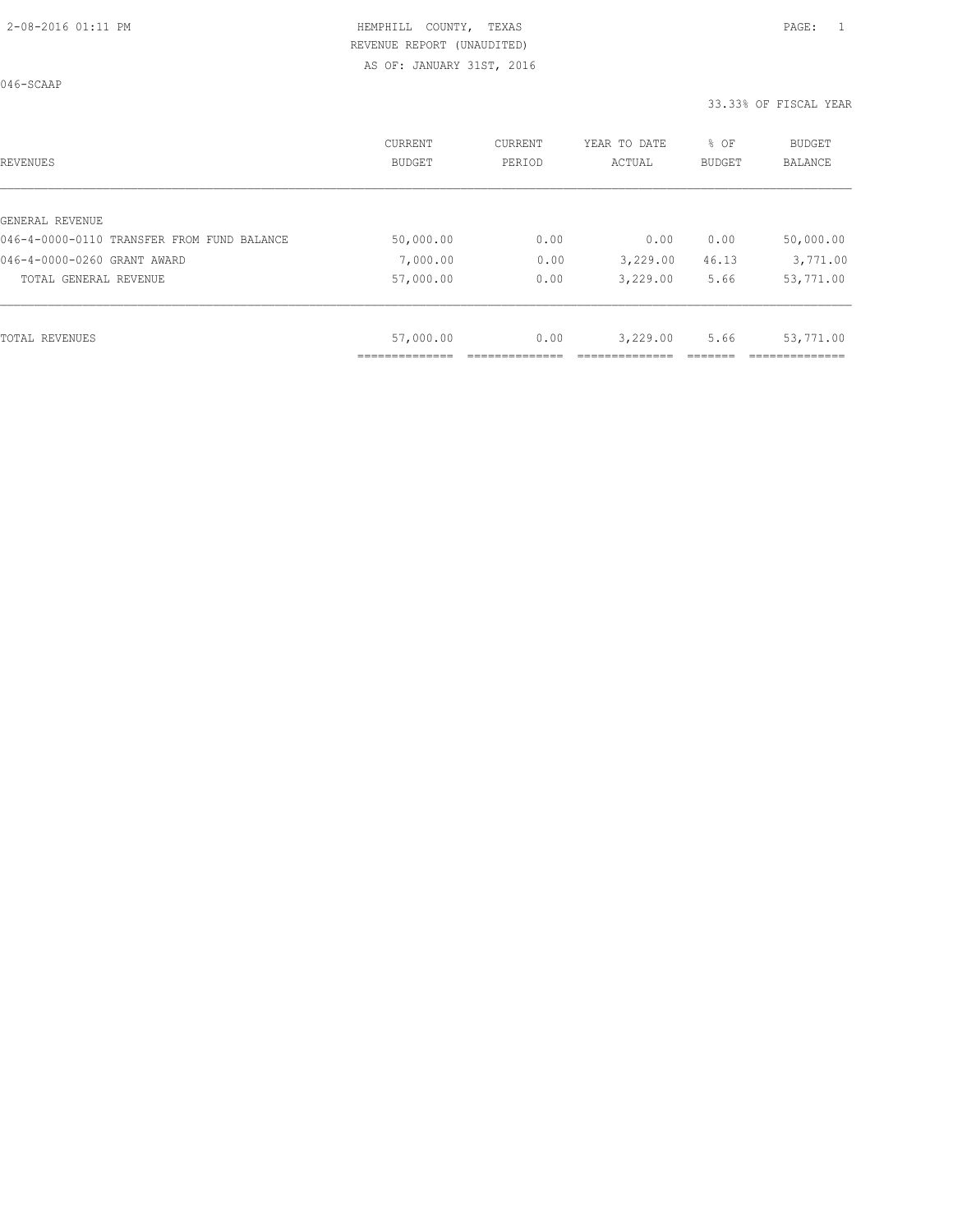047-SHERIFF COMMISSARY

| REVENUES                                            | <b>CURRENT</b><br><b>BUDGET</b> | CURRENT<br>PERIOD | YEAR TO DATE<br>ACTUAL | % OF<br><b>BUDGET</b> | <b>BUDGET</b><br>BALANCE |
|-----------------------------------------------------|---------------------------------|-------------------|------------------------|-----------------------|--------------------------|
|                                                     |                                 |                   |                        |                       |                          |
| GENERAL REVENUE<br>047-4-0000-0401 SALES/COMMISSARY | 0.00                            | 0.00              | 0.00                   | 0.00                  | 0.00                     |
| 047-4-0000-0500 MISCELLANEOUS INCOME                | 0.00                            | 0.00              | 0.00                   | 0.00                  | 0.00                     |
|                                                     |                                 |                   |                        |                       |                          |
| TOTAL GENERAL REVENUE                               | 0.00                            | 0.00              | 0.00                   | 0.00                  | 0.00                     |
|                                                     |                                 |                   |                        |                       |                          |
| TOTAL REVENUES                                      | 0.00                            | 0.00              | 0.00                   | 0.00                  | 0.00                     |
|                                                     | ____________                    |                   |                        |                       |                          |